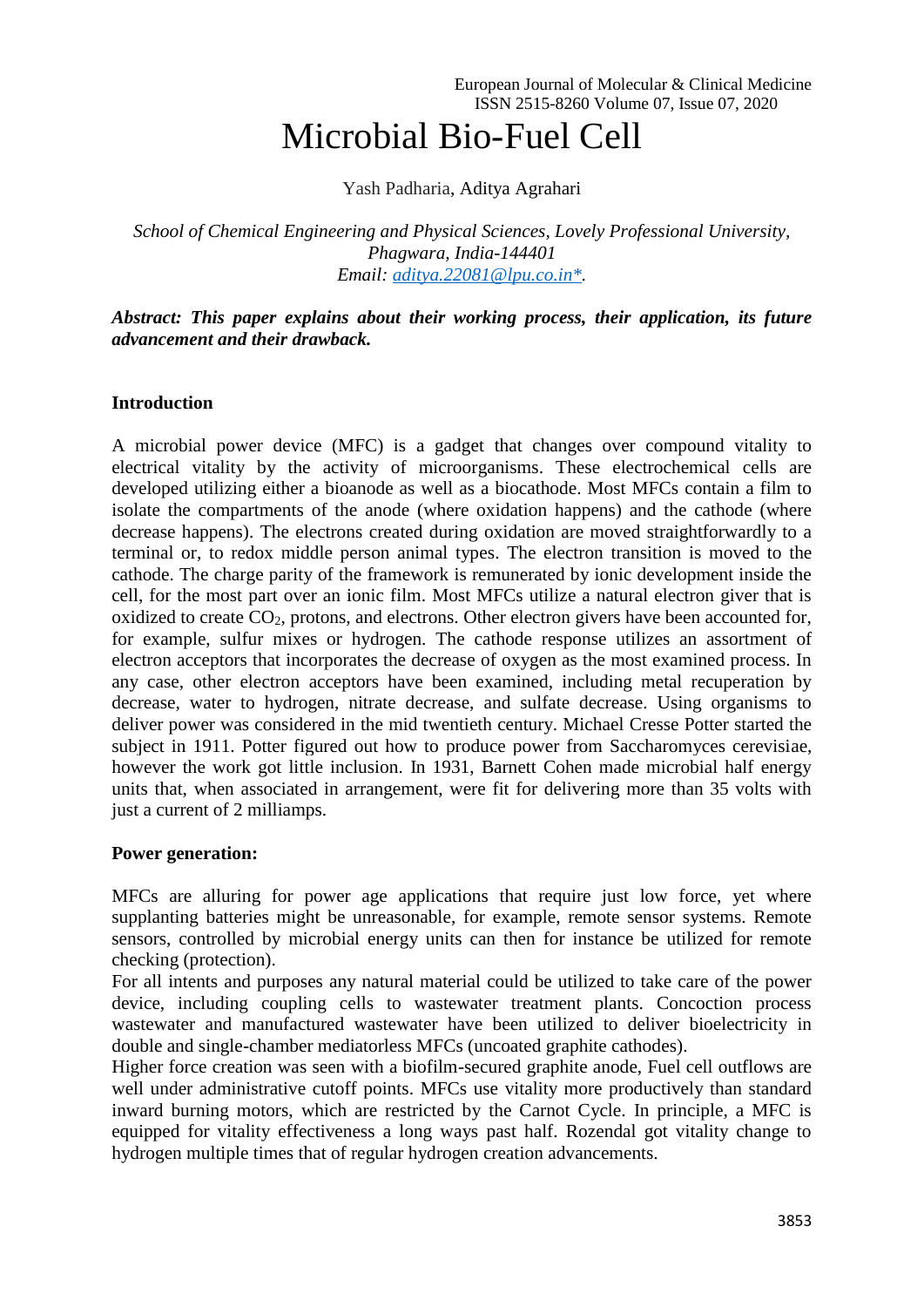In any case; MFCs can likewise work at a littler scope. Terminals now and again need just be 7 μm thick by 2 cm long to such an extent that a MFC can supplant a battery. It gives an inexhaustible type of vitality and shouldn't be revived.

MFCs work well in gentle conditions,  $20^{\circ}$ C - 40  $^{\circ}$ C and furthermore at pH ~ 7. They come up short on the strength required for long haul clinical applications, for example, in pacemakers. Force stations can be founded on sea-going plants, for example, green growth. Whenever sited nearby a current force framework, the MFC framework can share its power lines.

## **Generation process**

At the point when microorganisms devour a substance, for example, sugar in oxygen consuming conditions, they yield  $CO<sub>2</sub>$  and  $H<sub>2</sub>O$ . Notwithstanding, when  $O<sub>2</sub>$  is absent, they produce CO<sub>2</sub>, hydrons (hydrogen particles), and e<sup>-</sup>s, as depicted beneath:

# $C_{12}H_{22}O_{11} + 13H_{2}O \rightarrow 12CO_{2} + 48H^{+} + 48e^{-}$  (Eqn 1)

Microbial energy components utilize inorganic middle people to take advantage of the electron transport chain of cells and channel electrons created. The arbiter crosses the external cell lipid layers and bacterial external film; at that point, it starts to free e's from the  $e^{\frac{1}{2}}$  carrier string that ordinarily would be taken up by  $O_2$  or different intermediates.

The now-diminished go between exits the cell weighed down with electrons that it moves to a cathode; this terminal turns into the anode. The arrival of the electrons reuses the middle person to its unique oxidized state, prepared to rehash the procedure. This can happen just under anaerobic conditions; if oxygen is available, it will gather the electrons, as it has more noteworthy electronegativity.

In MFC activity, the anode is the terminal electron acceptor perceived by microscopic organisms in the anodic chamber. In this manner, the microbial action is emphatically subject to the anode's redox potential. A Michaelis-Menten bend was gotten between the anodic potential and the force yield of an acetic acid derivation driven MFC. A basic anodic potential appears to give greatest force yield.

Potential middle people incorporate normal red, methylene blue, thionine, and resorufin. Living beings equipped for creating an electric flow are named exoelectrogens. So as to transform this flow into usable power, exoelectrogens must be obliged in an energy component.

The middle person and a miniaturized scale life form, for example, yeast, are combined in an answer for which is included a substrate, for example, glucose. This blend is set in a fixed chamber to stop oxygen entering, accordingly constraining the smaller scale life form to attempt anaerobic breath. A terminal is put in the answer for go about as the anode.

In the second office of the MFC is another arrangement and the decidedly charged cathode. It is what could be compared to the oxygen sink toward the finish of the electron transport chain, outside to the organic cell. The arrangement is an oxidizing operator that gets the electrons at the cathode. Likewise with the electron chain in the yeast cell, this could be an assortment of atoms, for example, oxygen, albeit an increasingly advantageous alternative is a strong oxidizing specialist, which requires less volume. Interfacing the two cathodes is a wire (or other electrically conductive way). Finishing the circuit and associating the two chambers is a salt scaffold or particle trade layer. This last element permits the protons delivered, as depicted in Eqn. 1, to go from the anode chamber to the cathode chamber.

The diminished go between conveys e's from the cell to the terminal. Here the middle person is oxidized as it stores the e<sup>-</sup>s. These then streams over the wire to the subsequent anode, which goes about as an e<sup>-</sup> sink. From here they go to an oxidizing material. Additionally the hydrogen particles/protons are moved from the anode to the cathode by means of a proton trade layer, for example, nafion. They will move across to the lower focus angle and be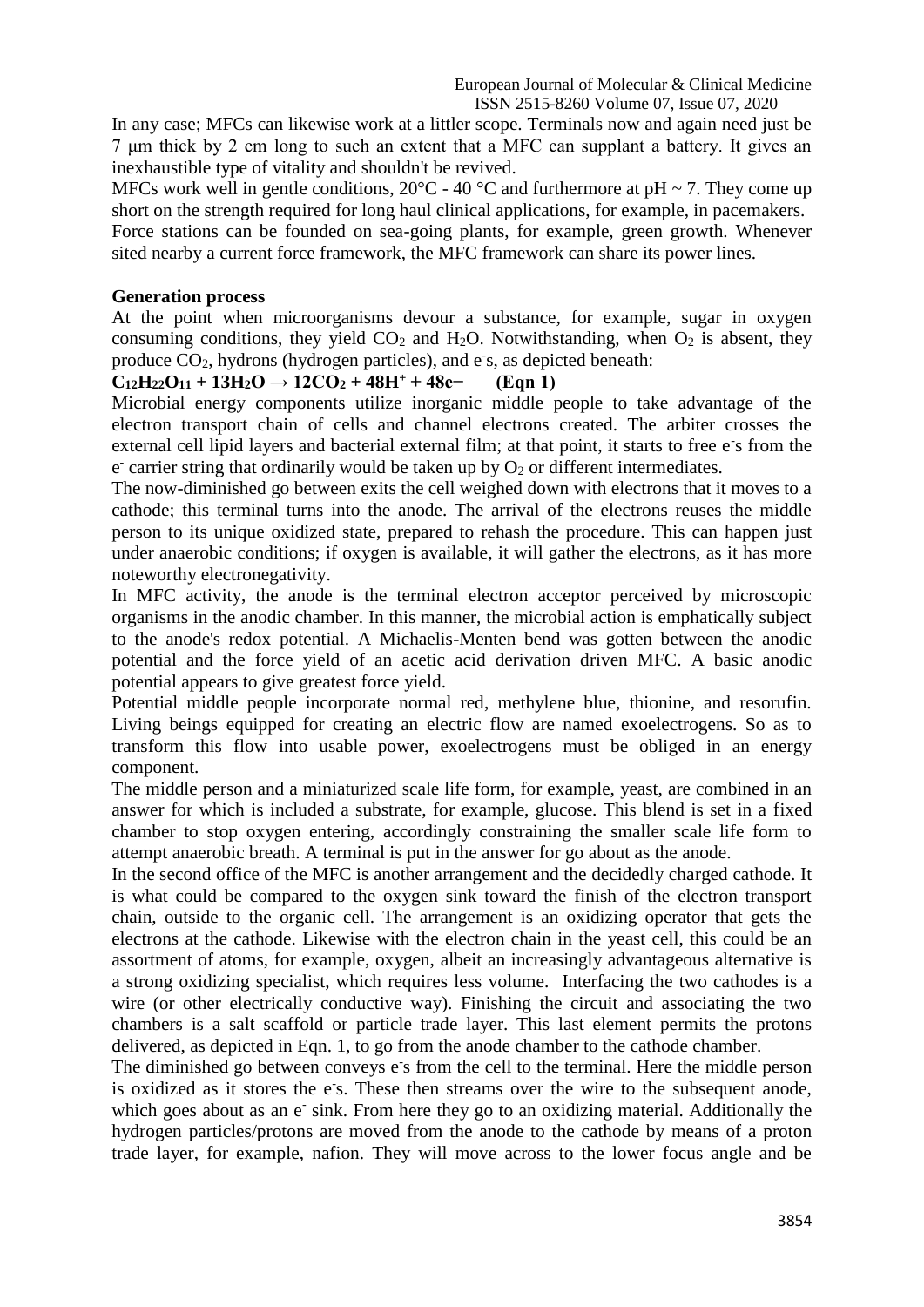joined with the oxygen however to do this they need an electron. This structures current and the hydrogen is utilized supporting the fixation inclination.

Green growth Biomass has been seen to give high vitality when utilized as substrates in microbial energy unit.

## **Future expectation:**

Microbial fuel cell is a promising innovation for age of power from natural material, particularly from natural misuse of various birthplace. Be that as it may, there are sure downsides, which have ruined to make it progressively pertinent when pragmatic utilizations are interested. The significant downside of microbial fuel cell innovation is the little force thickness; this can be amended by either disengagement of strong microorganisms that can productively move e's to anode or by creating designed strains through recombinant DNA innovation that exhibit more prominent e<sup>-</sup> move rates. Numerous reports have affirmed that instead of unadulterated societies, consortium of numerous microbes show improved e<sup>-</sup> move ratio to the anode. Numerous bacterial strains have been appeared to create middle people which proficiently move electrons to the anode. Distinguishing proof of new go between can likewise build the exhibition of microbial fuel cell innovation. Another downside of microbial fuel cell is the constrained surface region of the anodes where microorganisms follow. Broad examinations have been exhibited to recognize strategies that improve the exhibition of microbial fuel cell reactors and have brought about the structuring of increasingly effective research facility scale microbial fuel cells. These advancements incorporate the utilization of air cathodes [1], stacked reactors [2] and material cathode congregations [3]. Among these, the utilization of air cathodes [1] is exceptionally compelling since it assists in effective utilization of  $O<sub>2</sub>$  from air and stays away from the requirement for circulating air through the  $H<sub>2</sub>O$  or utilizing concoction catholytes, for example, ferricyanide that must be recovered. Air cathodes have been streamlined for the utilization in microbial fuel cells [4], and the impacts of shape and arrangement on microbial fuel cell exhibitions have been assessed utilizing distinctive reactor plans, [3, 5]. These endeavors have brought about profoundly effective little volume research center microbial fuel cells (~20 ml in anode volume) that created electrical yields of more than 1000 W m3 [4- 8]. In any case, it is as yet a test for microbial fuel cell scientists to build enormous scope microbial fuel cells that have both high force creation and stable execution [9-12]. Liu and others have as of late announced the development of a 500-ml microbial fuel cell reactor with the most extreme force thickness of 20 W m3 [13, 14].

## **Major drawbacks of this technique:**

Microbial fuel cell being a bright innovation for power age by utilizing waste material experiences numerous difficulties which impede its commercialization. A portion of the significant pit openings of this innovation are as per the following: **1)** The force thickness acquired with xenobiotics and squanders is low when contrasted with unadulterated carbon sources, for example, glucose. This ruins its pertinence in squander the board and age of power for everyday purposes. **2)** Pure carbon sources can't be regularly utilized for power age since they are expensive when contrasted with squanders. **3)** The material utilized in cathode or anode and layer during escalating up of microbial fuel cell is exorbitant, which thwarts its advertising.

#### **Conclusion:**

Microbial fuel cell is a cutting edge innovation for creation of power from digestion of microorganisms. Right now, have managed significant squanders and xenobiotics, for example, hexavalent Cr, azo colors, nitrates and agrowastes. Some of them, for example, azo colors and hexavalent Cr are harmful to the environment and cause passing of living beings. In microbial fuel cell, they are utilized for power creation and furthermore they are changed